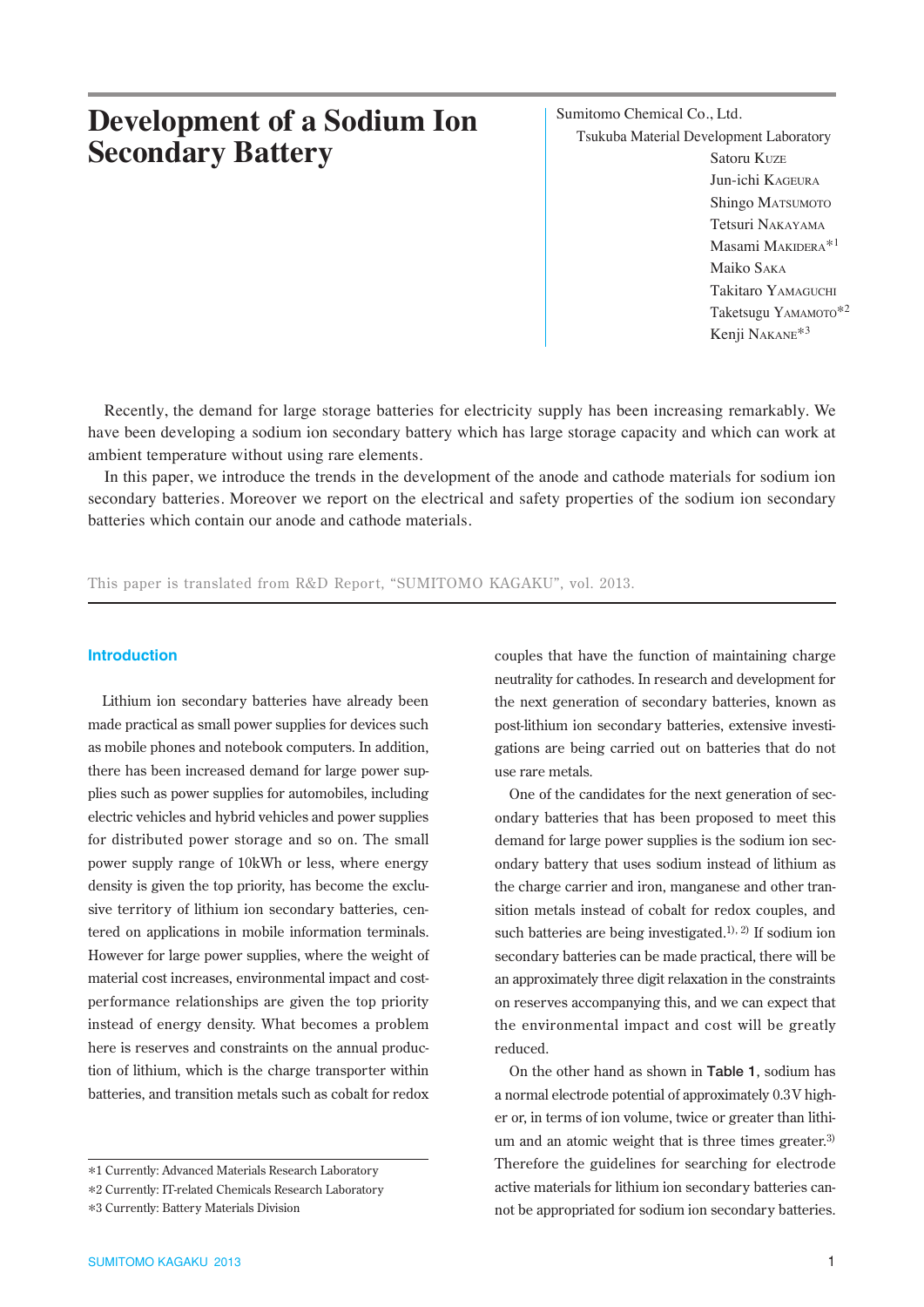| Table 1 | Comparison with lithium and sodium <sup>3)</sup> |  |  |
|---------|--------------------------------------------------|--|--|
|---------|--------------------------------------------------|--|--|

|                                    | lithium              | sodium              |
|------------------------------------|----------------------|---------------------|
| ratio of reserves                  | 1                    | 1,000               |
| cost (for carbonate)               | \$5,000/t            | \$150/t             |
| atomic weight                      | $6.9$ g/mol          | $23$ g/mol          |
| ionic volume                       | $1.84 \text{ Å}^{3}$ | 4.44 Å <sup>3</sup> |
| theoretical capacity               | $3,829$ mAh/g        | $1,165$ mAh/g       |
| normal electrode potential vs. SHE | $-3.045$ V           | $-2.714V$           |
|                                    |                      |                     |

For example, it is impossible for graphite, which is typically used as a anode material for lithium ion secondary batteries, to store and release sodium ions both theoretically and in practice because of its crystal structure. $4^{(1)}$ , 5) Around the beginning of the 2000's, it was discovered that carbon materials as hard carbon having disordered structures could electrochemically store and release sodium ions, $6$  and even though anode materials with sufficient cycle life had not been found up to several years ago, work was being done on developing and making practical sodium ion batteries, and a small number of researchers were investigating them.

We have focused on carbon materials as hard carbon having disordered structures and have carried out development of anode materials that have both charging and discharging capacity and cycle life that are practical for sodium ion secondary batteries. In addition, we have been developing layered oxides with superior balance in capacity and cycle life for cathode materials too. In this article, we will describe these anode materials and cathode materials and also report on the results of carrying out verification testing on sodium ion secondary batteries that operate at room temperature and that combine these electrode materials with an organic electrolyte that uses carbonate solvents.

# **Anode Materials for Sodium Ion Secondary Batteries**

# **1. Anode candidate materials for sodium ion secondary batteries**

The development of anode materials for sodium ion secondary batteries follows a history similar to that of anode materials for lithium ion secondary batteries. In the early investigations into sodium ion secondary batteries, starting at the beginning of 1980, Delmas et al. used metallic Na for the anode, and started evaluating characteristics for layered oxides as cathode active materials.7) Since then, metallic Na for the counter electrodes has been most typically used in evaluations of materials for sodium ion secondary batteries. However, metallic Na is highly active, even though it has a low melting point of approximately 98°C. In particular, since it reacts explosively with water, the use of metallic Na for practical use and commercialization of sodium secondary batteries operating at room temperature is thought to be difficult even now from the standpoint of battery safety. The sodium-sulfur (NAS) batteries, which are practical batteries that are successful in using metallic Na in the anode by using *β* alumina as a solid electrolyte and working at high temperatures, are the sole example.

Thus, there has been a need for a safety anode material that is inexpensive and that has a large capacity for storage and release of sodium ions to replace metallic Na. In terms of Na alloys, which are one answer for this, a group from Showa Denko K. K. investigated and disclosed a sodium ion secondary battery that used an alloy of sodium and lead for the anode material at the end of the 1980s.<sup>8)</sup> However, because of the addition of lead, which is a heavy metal, the energy density was reduced, and because of the toxicity and environmental impact, no more examples of investigations into Na-Pb alloys have been seen since then. In terms of other alloy based anodes, sodium ion secondary batteries using as anode materials thin films of metallic tin, germanium and bismuth, which also underwent a variety of investigations for lithium ion secondary batteries, were investigated by a group from Sanyo Electric Co., Ltd. in the middle of the 2000s.<sup>9)</sup>

Recently, the group of Komaba et al. discovered that, with an anode using a nano-powder of tin, a large capacity of approximately 500 mAh/g with excellent cycle retention characteristics could be obtained.10)

Problems with volume changes and forming fine powders that accompany reactions to create alloys are problems that are common to sodium as well as lithium, but conversely, appropriation of the movement toward making alloy anodes practical by improving binders, which have progressed with lithium ion secondary batteries, is a possibility for overcoming these problems.

In addition, carbon materials are being examined for practical anode materials that replace metallic Na. However, it is widely experimentally known that graphite which has a layered structure that is typically used in lithium ion secondary batteries was developed, but does not electrochemically store and release sodium ions. This is because the ion radius of sodium ions is larger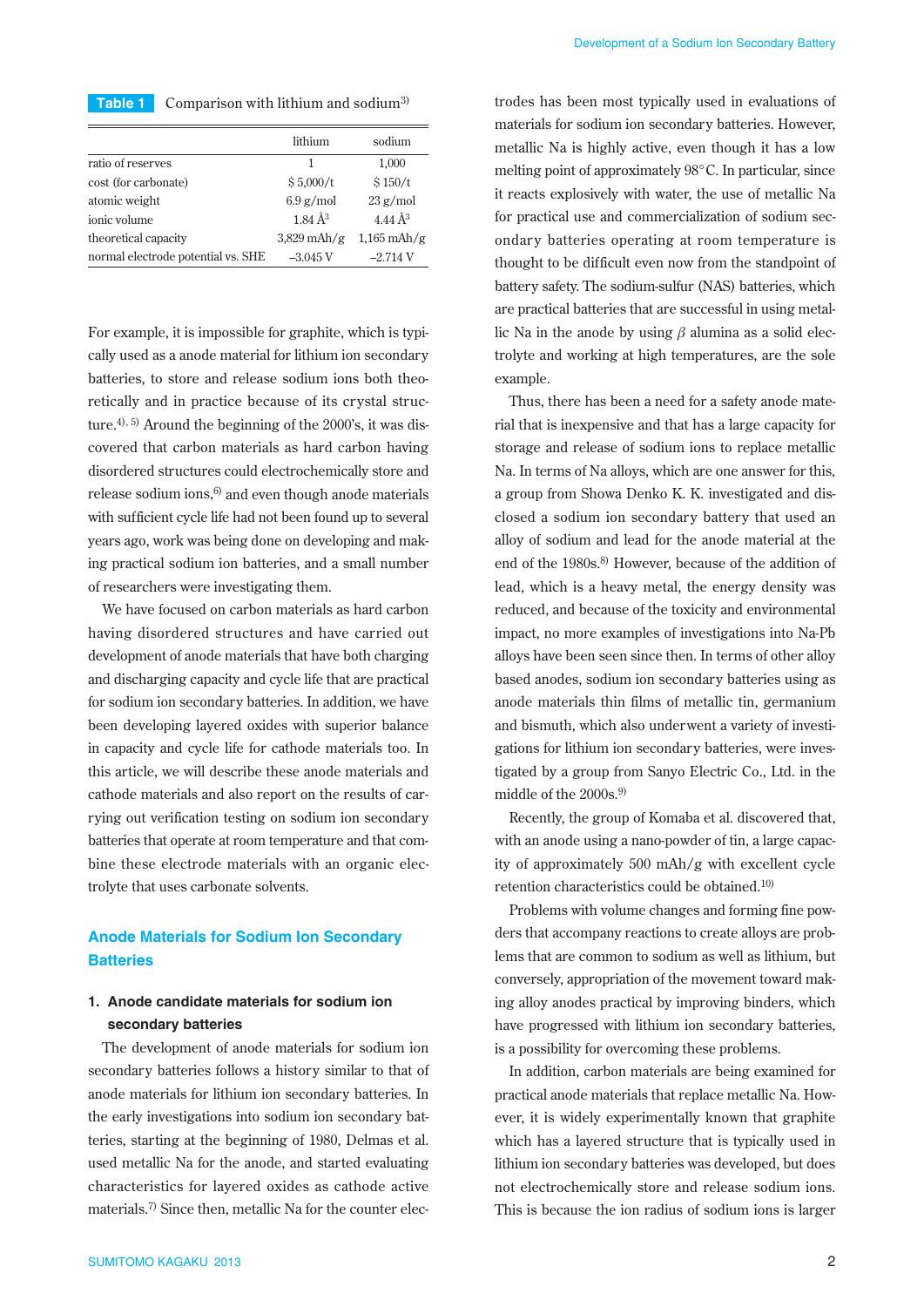than those of lithium, and therefore, it is difficult for them to enter between the graphene layers. Furthermore, this is backed up by the fact that lithium and potassium can take a stable position on the hexagonal mesh-like structural surface of the graphene layer, but sodium cannot find a stable position (cannot form a commensurate structure). $4^{(4)}$ ,  $5^{(5)}$ 

**Fig. 1** shows the results of charging and discharging tests carried out after fabricating a R2032 coin cell in a glove box with an Ar atmosphere, making an electrode with graphite applied to a copper foil using polyvinylidene fluoride (PVdF) as a binder as the operating electrode, making metallic Na the counter electrode and, further, using an electrolyte solution (1 M NaClO4/EC-DMC) in which NaClO4 electrolyte salt was dissolved in an ethylene carbonate (EC): dimethyl carbonate (DMC) solvent at a ratio of 1:1 (volume ratio) at a concentration of  $1 \text{ mol/L}^{3}$ 



**Fig. 1** Charge and discharge curves of graphite vs. Na metal 3)

During the initial discharge (the direction storing the Na is called "discharge", denoted similarly for the half cell for evaluating anode carbon materials in the following), a small amount of capacity was observed, but absolutely no charging (direction releasing of Na) capacity was obtained. It was confirmed that graphite is not appropriate as an anode material for sodium ion secondary batteries.

On the other hand, at the beginning of the 2000s, some researchers started discovering that carbon materials with hard carbon having disordered structures could electrochemically store and discharge sodium ions. The group of Dahn et al. carried out evaluations using metallic Na as a counter electrode for hard carbon derived from glucose and reported that approximately

300 mAh/g was obtained for an initial reversible capacity.6) However, the problem that cycle retention characteristics were not enough for practical secondary batteries remained. Starting in the middle of the 2000s, there were reports of hard carbons derived from resins that had aromatic rings with hydroxyl groups being suitable for anode materials for sodium ion secondary batteries.11)

#### **2. Sumitomo Chemical hard carbon**

Sumitomo Chemical also started focusing on these hard carbons and investigating them as anode materials for sodium ion secondary batteries. As a result, it was found<sup>12), 13)</sup> that a large charging and discharging capacity of approximately 320 mAh/g and excellent cycle characteristics could both be established in hard carbon derived from calixarenes as shown in **Fig. 2**. 3)



If high temperature heat treatment is carried out with an inert gas flow at 1500°C to 2000°C after the carbonization process during synthesis, the capacity of these hard carbons increases.

## (1) Measurement of quasi-OCV

To indirectly observe the Na charge and discharge reaction potential, we carried out quasi-measurements of open circuit voltage (OCV) with various Na storage states for hard carbon after high temperature heat treatment at different temperatures.

For the quasi-OCV measurements, various types of hard carbon were used, and a coin cell with a configuration of metallic Na for the counter electrode and an electrolyte solution (1 M NaPF6/PC) in which NaPF6 electrolyte salt was dissolved in a propylene carbonate (PC) solvent at a concentration of 1 mol/L was fabricated. A continuous operation (Fig. 3 (a))<sup>3)</sup> in which, after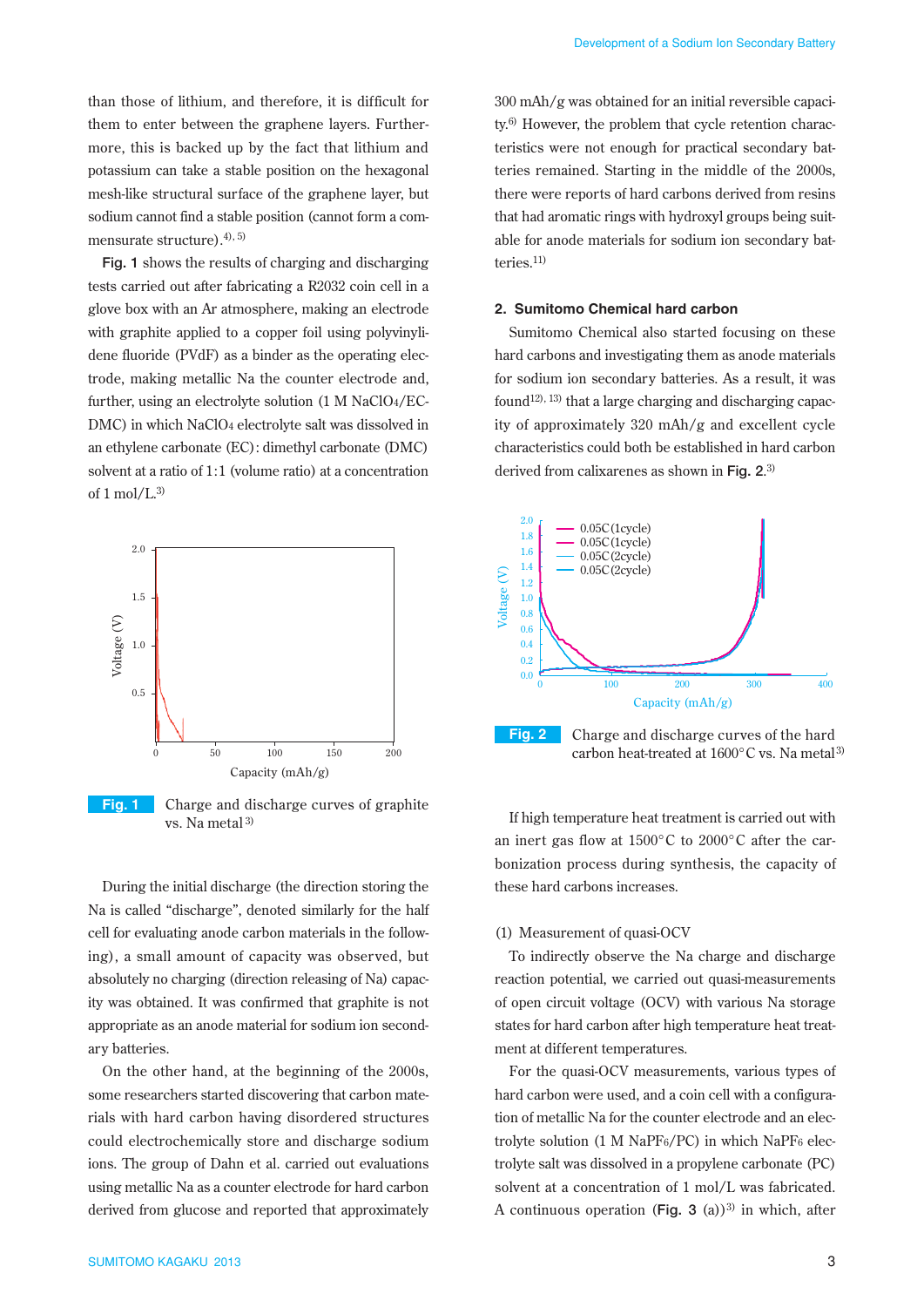

**Fig. 3** (a) Measurement of quasi-open-circuitvoltage (QOCV) and (b) the QOCV plots of hard-carbons3)

complete discharging, charging was carried out at 0.05C, with four hours rest given for every 40 minutes of charging, and the potential after four hours recorded as quasi-open circuit voltage, was repeated 30 times.

The 0.05C here is a value known as the "C rate" where discharging is carried out over 20 hours, and there is a relationship in which current value (A)/battery capacity  $(Ah) = C$  rate.

In the quasi-OCV plot, the open circuit voltage  $(Fiq. 3 (b))^{3}$  in a state where there is a large amount of Na storage (potential is low) stayed constant regardless of the temperature of the high temperature heat treatment for the hard carbon; therefore, it could be assumed that the low potential of the Na storage mechanism was common to all and not dependent on the treatment temperature.

## (2) NMR measurements

To further analyze the Na storage state in hard carbon using nuclear magnetic resonance (NMR), a coin cell was fabricated with metallic Na for the counter electrode, techniques of discharging used, carbon anode materials with different sodium ion storage capacities prepared and 23Na-NMR measurements carried out.

The hard carbons storing sodium ions which were prepared were the five shown in **Fig. 4**: (1) approximately 20 mAh/g (=  $0.6V$ ), (2) approximately 40 mAh/g  $(= 0.3 \text{V})$ , (3) approximately 70 mAh/g  $(= 0.1 \text{V})$ , (4) 200 mAh/g and (5) approximately 300 mAh/g.<sup>3)</sup> A Bruker Avance 300 WB (7T) was used for the measurement equipment, and 23Na-NMR measurements were carried out under the condition of a 4 kHz rotational speed for the samples. For the reference sample (0 ppm) for sodium ions, an aqueous solution of NaCl and a blank were measured and used in processing the measurement results.



hard-carbon3)

From the 23Na-NMR measurements results shown in Fig. 5, no peak can be seen in the vicinity of 1000 ppm.<sup>3)</sup> and we were able to confirm that Na was present in the charged hard carbon in ionic form instead of metallic. In addition, no shift in the main peak was observed because of differences in sodium ion storage capacity. In particular, the shape of the peaks for (4) and (5) were identical; therefore, it could be assumed that there was a single Na storage mechanism, the same as in the results of quasi-OCV measurements at low potential.

## (3) DSC measurements

DSC evaluations were carried out to clarify the thermal stability and reactivity of hard carbon in the state of storing sodium ions.

Coin cells were fabricated using hard carbon and metallic Na and discharging was carried out; the hard carbon was made to store sodium ions. These coin cells were disassembled, the electrode mixture recovered from the electrodes in which the sodium ions were stored in the hard carbon, and along with the electrolyte solutions, DSC measurements were carried out on these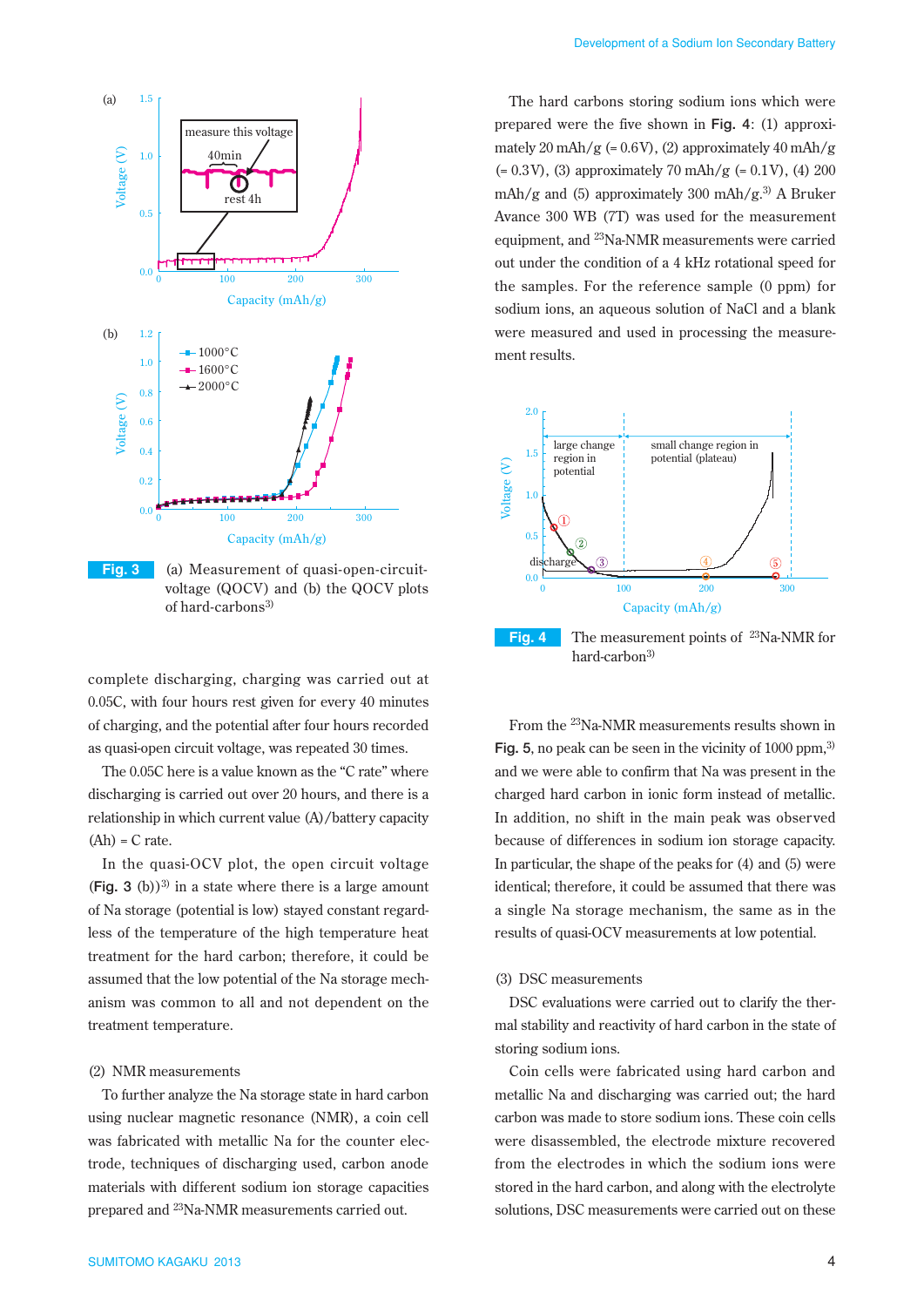



**Fig. 5** <sup>23</sup>Na-NMR profile of various discharged hard-carbons<sup>3)</sup>



**Fig. 6** DSC profile of carbons stored Li and Na respectively3)

to observe the exothermic activity. These results along with those denoted in the references<sup>14)</sup> for DSC measurements of graphite with lithium ions stored in it are shown in **Fig. 6**. 3)

From the results of the DSC measurements, it can be seen that the starting temperature for heat generation in the hard carbon with sodium ions stored in it is higher than that for graphite with lithium ions stored in it. Therefore, hard carbon in which sodium ions have been stored has superior thermal stability, and there is a high possibility that even in a charging state, a sodium ion secondary battery would be safe. In addition, when the same solvent was used, we saw a tendency in which the starting temperature for heat generation was higher when NaPF6 was used than when the perchlorate NaClO4 was used.

# **Cathode Materials for Sodium Ion Secondary Batteries**

# **1. Candidates for cathode materials for sodium ion secondary batteries**

There is a long history of investigations into cathode materials for sodium ion secondary batteries, and starting with NaCoO2 at the beginning of the 1980's by the group of Delmas et al., sodium secondary batteries were fabricated for layered oxides such as NaMnO2 and NaNi0.6Co0.4O2 with metallic Na for the counter electrode, and the electrochemical characteristics of these were reported.<sup>7), 15)–17)</sup> However, even though sodium has the same number of valences as lithium, the volume of ions is two or more times that of lithium and three or more times in terms of atomic weight; therefore, sodium-based materials are at an essential disadvantage to lithium-based materials from the standpoint of energy density, so we only saw a few examples of investigations up until the middle of the 2000s. In recent years, there have been investigations into candidate substances in which sodium is substituted for the lithium in substances that had generally been investigated as cathode materials for lithium ion secondary batteries for cathode materials for the sodium ion secondary batteries which have attracted attention.

## (1) Oxide-based cathode materials

Starting with investigations of NaCoO2 in which sodium is substituted for the lithium of LiCoO2, which has a layered rock-salt type crystal structure, layered oxides with a NaMO2 (M being a transition metal) composition have consistently been investigated as promising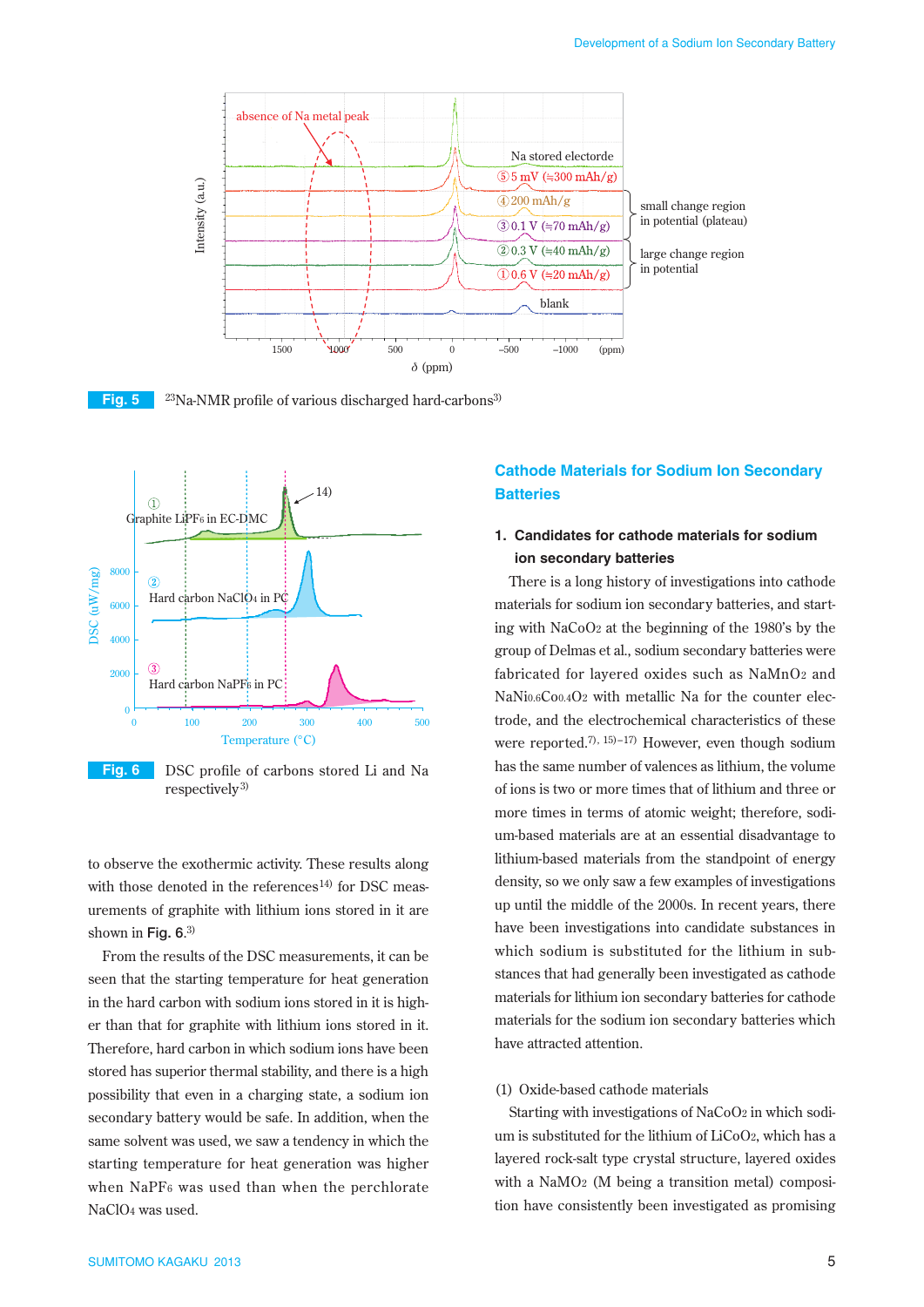candidates for cathode materials for sodium ion secondary batteries.18), 19) These include sodium, which is a charge carrier, and a transition metal, for the redox couple, at a ratio of 1:1, and in addition, this is because the mass is small since they are constituted of a minimum of two oxygen atoms, making for a high energy density. On the other hand, the behavior as an oxidizing agent such as the release of oxygen in a charged state from the layered oxide cathode materials of lithium ion secondary batteries (the state in which the lithium ions are detached) can be assumed to be the same in sodium-based layered oxides.

For comparison, with oxides that have spinel type crystal structures, such as LiMn2O4, which are used in lithium ion secondary batteries, no substances exist in which sodium can be substituted in an amount that can be used in sodium ion secondary batteries; therefore, there are no candidates. This is because the ion radius of sodium ions is too large for the tetrahedral site in the spinel structure that the lithium ion occupies, and substitution is impossible.

## (2) Phosphate-based cathode materials

Investigations of materials in which sodium is substituted for lithium in LiFePO4, which has an olivine crystal structure and is used in lithium ion secondary batteries, and other phosphate-based cathode materials, such as NaFePO4, 20) NaVPO4, 21) Na2FePO4F,22), 23) Na3Fe3(PO4) $4^{24}$  and Na3V2(PO4) $2F3^{25}$ , are moving forward.

This material group can be expected to have a high degree of safety without the danger of oxygen release in a charged state because the bonds between phosphors and oxygen are strong. On the other hand, the masses of substances which contain many elements other than sodium, which is the charge carrier, and the transition metal, which is the redox couple, are large (and their volume is large), so from the standpoint of energy density, they are disadvantageous materials.

## (3) Sulfide-based cathode materials

TiS2 is a historical cathode material, and was the first commercialized in lithium secondary batteries, and it also exhibits an extremely good reversible charging and discharging profile as a cathode material for sodium ion batteries.<sup>26), 27)</sup> The flatness of the charging and discharging profile is good with metallic Li anodes, and the average discharge voltage is approximately 2.2 V while two steps are present in the charging and discharging

SUMITOMO KAGAKU 2013 6

profile for metallic Na anodes, with the average discharge voltage being about 0.4 V lower at 1.8 V. This difference in potential reflects the difference in normal electrode potential for lithium and sodium.

#### (4) Organic material based cathode materials

With lithium ion secondary batteries, organic material based cathode materials were too bulky and had too low a specific volume energy density for the problems, while we can see a number of examples of investigations into sodium salts of oxo-carbonates, Prussian blue and other materials for sodium ion secondary batteries.28), 29)

Organic material based cathode materials are not just bulky, but also can maintain a reversible host-guest function to the extent that the individual molecules themselves are not broken even if the macro-crystallinity of the molecule system as a whole is lost by storing sodium, which is large. In addition, they can present multiple sodium ions to battery reactions and can form large capacity cathode materials if they are materials with a low molecular weight.

## **2. Sumitomo Chemical layered oxides**

At Sumitomo Chemical, we have focused on and started developing layered oxides thought to be promising from the standpoint of energy density. Initially we evaluated the characteristics of NaFeO2, which has a crystal structure of layered rock-salt and uses iron which is the most abundant in terms of resources among the transition metals in the fourth period of the periodic table, for the cathode material of sodium ion secondary batteries. Though the discharge voltage of a sodium secondary battery using NaFeO2 was comparatively high at approximately 3.5 V and activity that drew a flat discharge curve was exhibited, $30$  the resistance was high, and we determined that NaFeO2 was a material with a problem in water resistance. Next, we carried out examinations of layered oxides that used manganese, such as NaMnO2, which has a structure similar to NaFeO2 and Na0.7MnO2, which has a layered structure in which Na defects reduce the symmetry, but materials that used manganese were determined to have a low discharge voltage of approximately 3–2.5V. In addition, NaNiO2, which is a layered oxide that uses nickel, tends to have a high discharge voltage, but use of the comparatively expensive nickel in large amounts can be said to be inappropriate for the purpose of development of sodium ion secondary batteries. Just in case, we evaluated NaCoO2, a layered oxide that uses cobalt, but unlike the case of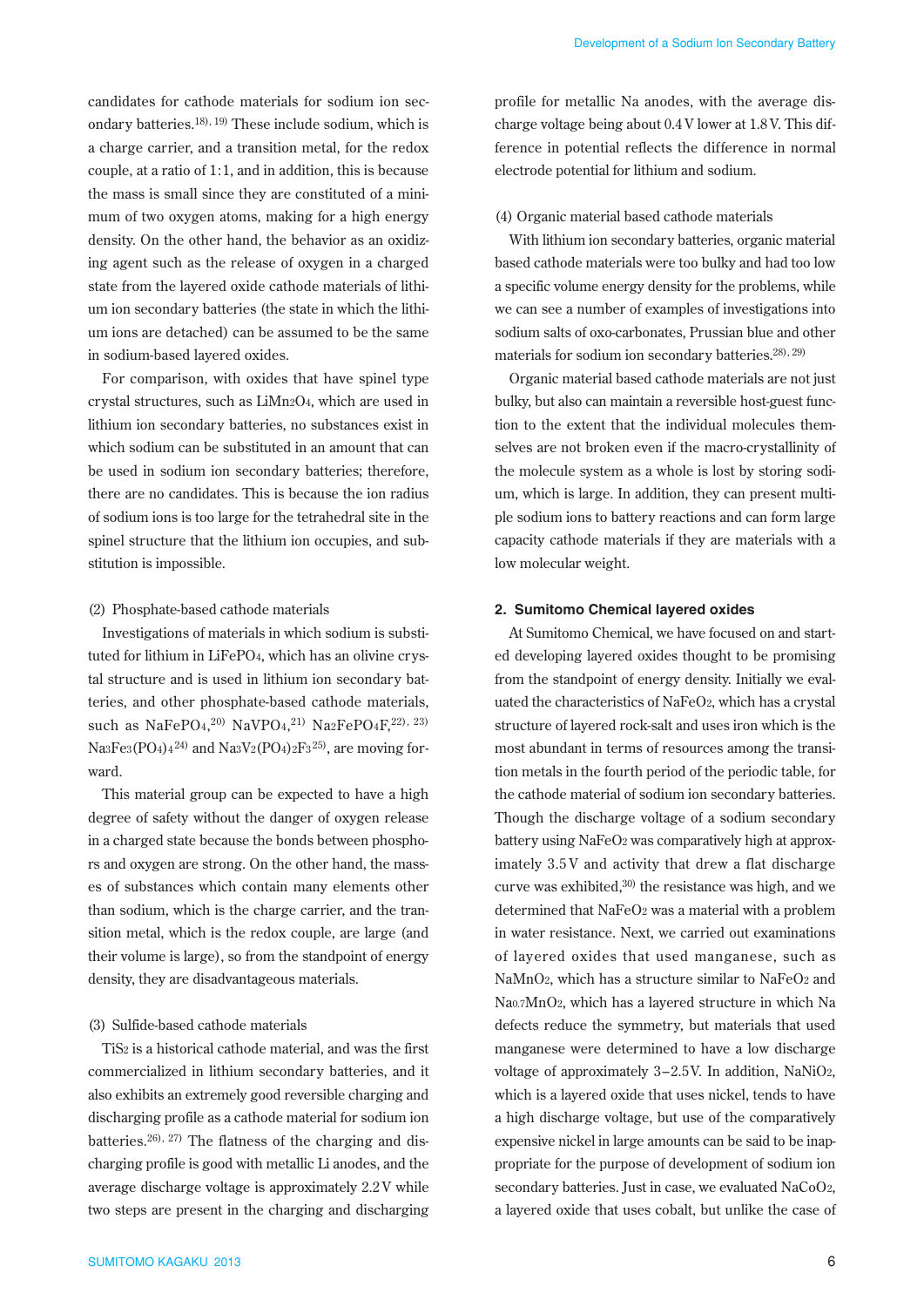LiCoO2 in lithium ion secondary batteries, the discharge capacity with sodium was small, and good characteristics could not be obtained. Based on this knowledge, we moved forward searching for compositions with which we could obtain excellent battery characteristics by combining a, b and c in layered oxide compositions represented by  $Na(FeaMn_bNic)O<sub>2</sub>$  where  $a + b + c = 1$ , such that the iron was maximized and the nickel was minimized based on the purpose of developing sodium ion secondary batteries.

#### (1) XAFS measurements

In the search for compositions, we carried out XAFS measurements to investigate the valence number for each of the transition metal elements in the layered oxides. As a result, we determined that the iron was trivalent, the nickel bivalent and the manganese quadrivalent. In addition, in the results for layered oxides in a charged state, iron was in a mixed state of trivalent and quadrivalent, nickel being quadrivalent and manganese also being quadrivalent. In other words, we determined that the nickel mainly undergoes a redox reaction and that next, the iron also undergoes a redox reaction with charging and discharging.

In material design, the sodium is monovalent and the oxygen is bivalent; therefore, it is reasonable for the transition metal M in a layered oxide represented by NaMO2 to be trivalent; therefore, materials with a ratio of 1:1 (in other words, an average of trivalent) for bivalent nickel and quadrivalent manganese in a three element cathode material combining iron, nickel and manganese can be thought of as not being unreasonable. Furthermore, since layered rock-salt crystal structures, which are typical for layered oxides, have three axes of symmetry in the direction of layering in a trigonal system, they can be thought of as including 1/3 each of the transition metal if there is some form of regularity in the positions of the transition metals in the crystal, and we started with an investigation of NaFexMn1/2-x/2Ni1/2-x/2O2, in which the amount (x) of iron was varied centered on Na(Fe1/3Mn1/3Ni1/3)O2.<sup>31), 32)</sup>

## (2) Determination of cathode material composition

NaFexMn1/2-x/2Ni1/2-x/2O2 was synthesized by mixing a FexMn1/2-x/2Ni1/2-x/2(OH)2 precursor (which was obtained by co-precipitation in which an aqueous solution of NaOH was added to an aqueous solution in which chlorides of the transition metals were dis-

solved) and NaOH, and calcining in a nitrogen atmosphere for 12 hours in the temperature range of 750°C to 900°C.

When x was any of 0.2, 0.33 and 0.4, in powder xray diffraction measurements of the NaFexMn1/2-x/2  $Ni1/2-x/2O2$ , it was found that a single phase such as a layered rock-salt crystal structure was obtained. Using this, acetylene black as a conductor and PVdF as a binder, a combined paste was prepared with nmethyl pyrrolidone (NMP) as a solvent, and an electrode was fabricated in which this was applied to aluminum foil. A coin cell was fabricated combining this electrode, metallic Na as the counter electrode and 1 M NaPF6/PC as the electrolyte, and evaluations of the battery characteristics of the layered oxide were carried out. The discharge curves obtained in the results are shown in **Fig. 7**, and the charging and discharging capacity in the range of 1.5–4.0 V vs. that of metallic Na and other values are given in **Table 2**.

No large difference was seen in the characteristics for the various compositions in which x was 0.2, 0.33 and 0.4 for the layered oxides represented by NaFex Mn1/2-x/2Ni1/2-x/2O2; therefore, the NaFe0.4Mn0.3Ni0.3O2





NaFexMn1/2−x/2Ni1/2−x/2O2 vs. Na

**Table 2** Capacity of layered oxide cathode materials in the range of 1.5-4.0V vs. Na metal

|                                     | theoretical<br>capacity<br>[mAh/g] | 1st charge<br>capacity<br>[mAh/g] | 1st discharge<br>capacity<br>[mAh/g] |
|-------------------------------------|------------------------------------|-----------------------------------|--------------------------------------|
| Na <sub>0.7</sub> MnO <sub>2</sub>  | 182.09                             | 67.0                              | 167.3                                |
| NaFeO <sub>2</sub>                  | 241.82                             | 103.6                             | 60.8                                 |
| Na <sub>0.6</sub> Co <sub>0.2</sub> | 153.55                             | 84.6                              | 63.1                                 |
| $NaFe0.2Mn0.4Ni0.4O2$               | 240.13                             | 151.4                             | 134.8                                |
| $NaFe0.33Mn0.33Ni0.33O2$            | 240.54                             | 153.1                             | 126.6                                |
| NaFe0.4Mn0.3Ni0.3O2                 | 240.55                             | 157.4                             | 132.5                                |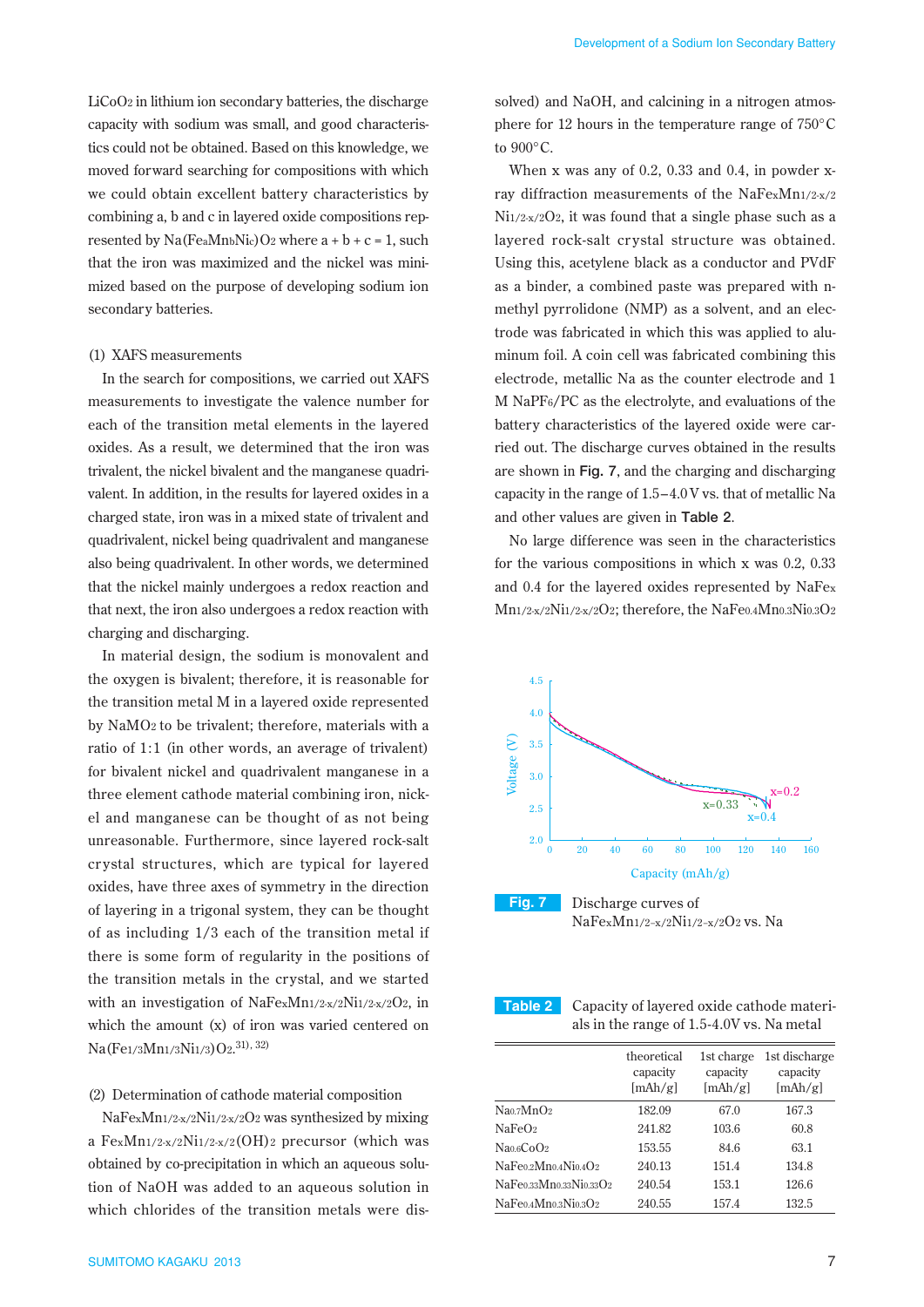composition which included the most iron, for which resources are abundant, with x being 0.4 was thought to be most appropriate as a cathode material for sodium ion secondary batteries.

## (3) DSC measurements

DSC evaluations were carried out to clarify the thermal stability and reactivity of the layered oxide Na1-y Fe0.4Mn0.3Ni0.3O2 in a charged state in which the Na was desorbed.

Coin cells in which NaFe0.4Mn0.3Ni0.3O2 and metallic Na were used was fabricated; charging was carried out at 4.0V, and the sodium ions were desorbed from the NaFe0.4Mn0.3Ni0.3O2 (roughly a Na0.4Fe0.4Mn0.4Ni0.3O2 state). These coin cells were disassembled, the electrode mixture recovered from the layered oxide electrodes in which the sodium ions were desorbed, and along with the electrolyte solutions, DSC measurements were carried out to observe the exothermic activity. The results are shown in **Fig. 8**.



Na1–yFe0.4Mn0.3Ni0.3O2

As a result of the DSC measurements, exothermic activity could not be seen at 200°C or less; therefore, the layered oxide with the sodium desorbed had superior thermal stability, and there was a high possibility of safety in sodium ion secondary batteries in a charged state. In addition, when the same solvent was used, we saw a tendency in which the starting temperature for heat generation was higher when NaPF6 was used than when the perchlorate NaClO4 was used.

## **Sodium Ion Secondary Batteries**

## **1. Coin cell batteries**

Up to now, the description has taken more than a small look at sodium secondary batteries in which metallic Na and Na alloys have been used for the counter electrodes, but up until the middle of the 2000s, anode materials having superior cycle stability and a sufficient reversible capacity for secondary batteries had not been discovered; therefore, it was difficult to get a look at actual measurement data for sodium ion secondary batteries constituted without using metallic Na or a Na alloy.

At Sumitomo Chemical, we started charging and discharging tests on coin cells around the end of 2007 for room-temperature type sodium ion secondary batteries made using hard carbon for the anode material and an oxide having a layered crystal structure for the cathode material, and we confirmed that charging and discharging characteristics that were promising for secondary batteries could be obtained.<sup>1), 33)</sup> In addition, there have been reports of sodium ion secondary batteries formed with layered oxide cathodes and hard carbon anodes from the group of Komaba et al. recently.2)

When R2032 coin batteries with a diameter of 2 cm, which were fabricated from a three element system cathode active material, NaFe0.4Mn0.3Ni0.3O2 that made use of iron, manganese and nickel, a hard carbon anode, a 1 M NaPF6/PC electrolyte and a polyethylene (PE) separator were evaluated in investigations at Sumitomo Chemical, a discharge capacity of approximately 120 mAh/g normalized by the weight of the cathode active





**Fig. 9** Charge and discharge curves of the sodium ion battery consisting of NaFe0.4Mn0.3Ni0.3O2 and hard-carbon 3)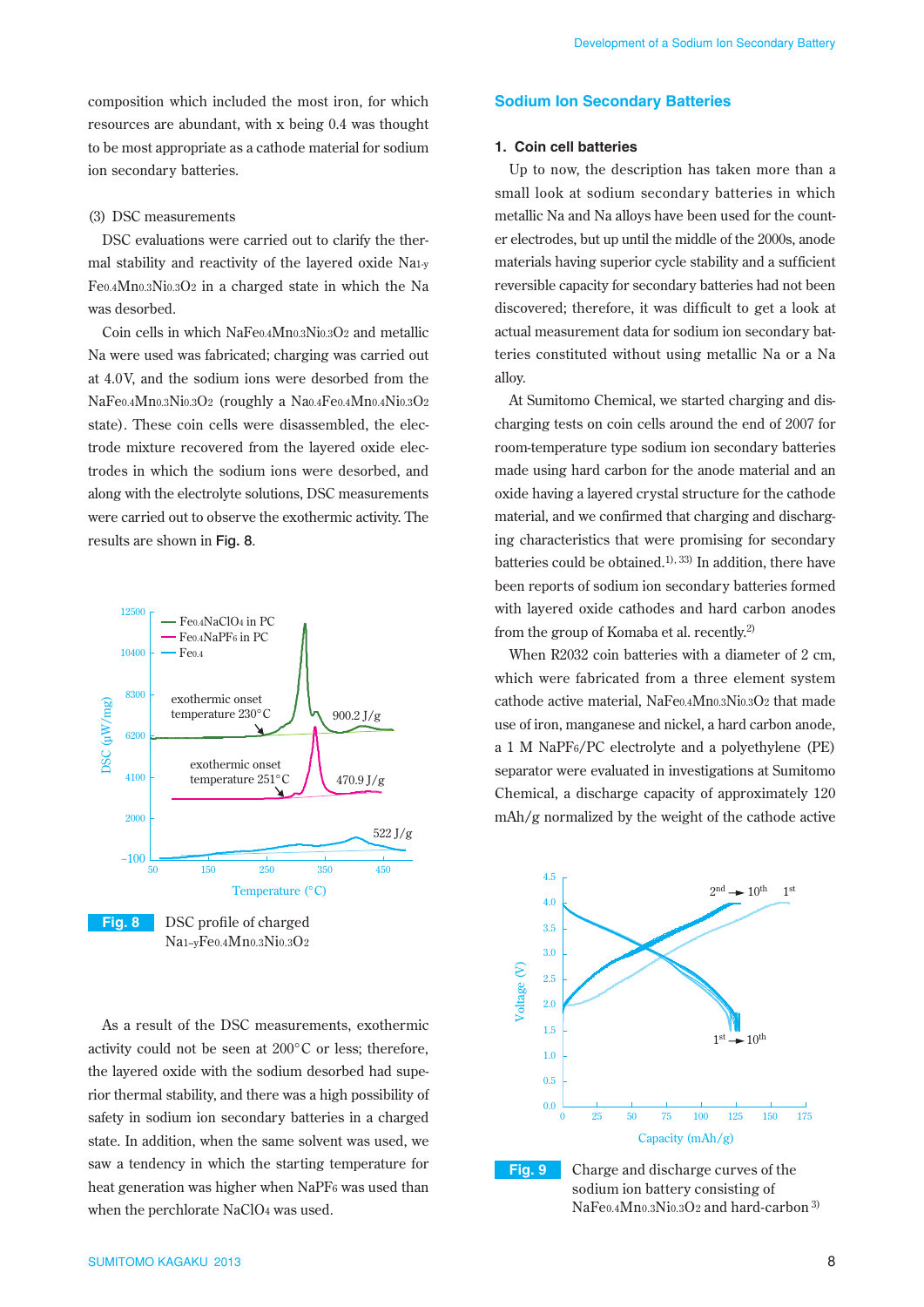material was obtained in constant current constant voltage (cccv) charging and constant current (cc) discharging in a voltage range of 1.5–4.0 V and a 0.1 C rate as shown in **Fig. 9**. 3), 32)

## (1) Cycle (life) characteristics

As a result of carrying out accelerated tests at 10 times the current density for the sodium ion secondary batteries above, the retention rate for discharge capacity was approximately 90% at approximately 500 cycles. (In the accelerated testing, acceleration to a 1C rate,10 times the current density, was carried out after charging and discharging at a 0.1C rate for the initial 10 cycles, and the capacity was confirmed every 20 cycles by charging and discharging at the 0.1C rate.) **Fig. 10** shows a plot of the discharge capacity when discharging was carried out at the 0.1 C rate.<sup>3)</sup> When accelerated testing was carried out further up to 3000 cycles for this battery, the retention rate for discharge capacity was 50% after 3000 cycles. Thus, the life characteristics for this sodium ion secondary battery were superior.



**Fig. 10** Discharge capacity of the sodium ion battery consisting of NaFe0.4Mn0.3Ni0.3O2 and hard carbon at a rate of 0.1C 3)

## (2) Rate characteristics

In addition, when the changes in capacity when the current density was increased during discharging was measured, the discharge capacity at a 2C rate was maintained at 76% of that at the 0.1C rate, and these were rate characteristics that were not inferior to typical lithium ion secondary batteries.

#### (3) Low temperature discharging characteristics

The discharge capacity at a 0.1C rate at -40°C maintained 52% of that for 0.1C at 25°C. A reason that can be

given for this is that PC, which has a low melting point, was used for the solvent in the electrolyte solution, and this can be thought of as a result superior to lithium ion secondary batteries that use typical ethylene carbonate (EC) based electrolyte solutions.

## (4) Excessive discharge characteristics

A sodium ion secondary battery identical to that used for the charging and discharging characteristics evaluations above was fabricated, and after confirming that there was no abnormal activity with several chargings and dischargings in a range of 2.0–4.0 V, excessive discharging tests were carried out in which discharging to 0 V was carried out after charging to 4.0 V and once again charging and discharging in a range of 2.0–4.0 V were carried out. As a result, we found that the sodium ion secondary battery maintained its original discharge capacity if it was charged once again.

We thought the reason for this was follows. In lithium ion secondary batteries, alloying reactions of the aluminum in the cathode current collector with the lithium and dissolving of the copper in the anode current collector arise if discharging is carried out at or below a certain voltage, and a large degradation arises. On the other hand, however, with sodium ion secondary batteries, no sodium and aluminum alloy arises; the changes in anode potential are large but do not reach the dissolution potential for copper; therefore, these batteries can be said to be essentially stable against excessive discharging.

#### (5) Self-heating behavior

We fabricated coin batteries for a sodium ion secondary battery identical to the one used for charging and discharging characteristics evaluation except for the separator being changed from PE to polypropylene (PP), and a lithium ion secondary battery with a typical configuration was used as a control test; after completely charging each of them, we measured the self-heating behavior using an accelerated reaction calorimeter (ARC) in which heating gradually took place in an insulated container (**Fig. 11**).

As a result, self-heating behavior was seen in the lithium ion secondary battery in the vicinity of 150°C and in the vicinity of 165°C, but self-heating behavior was not observed in the sodium ion secondary battery up to the vicinity of 260°C. Thus, sodium ion secondary batteries have the possibility of being batteries with superior thermal stability.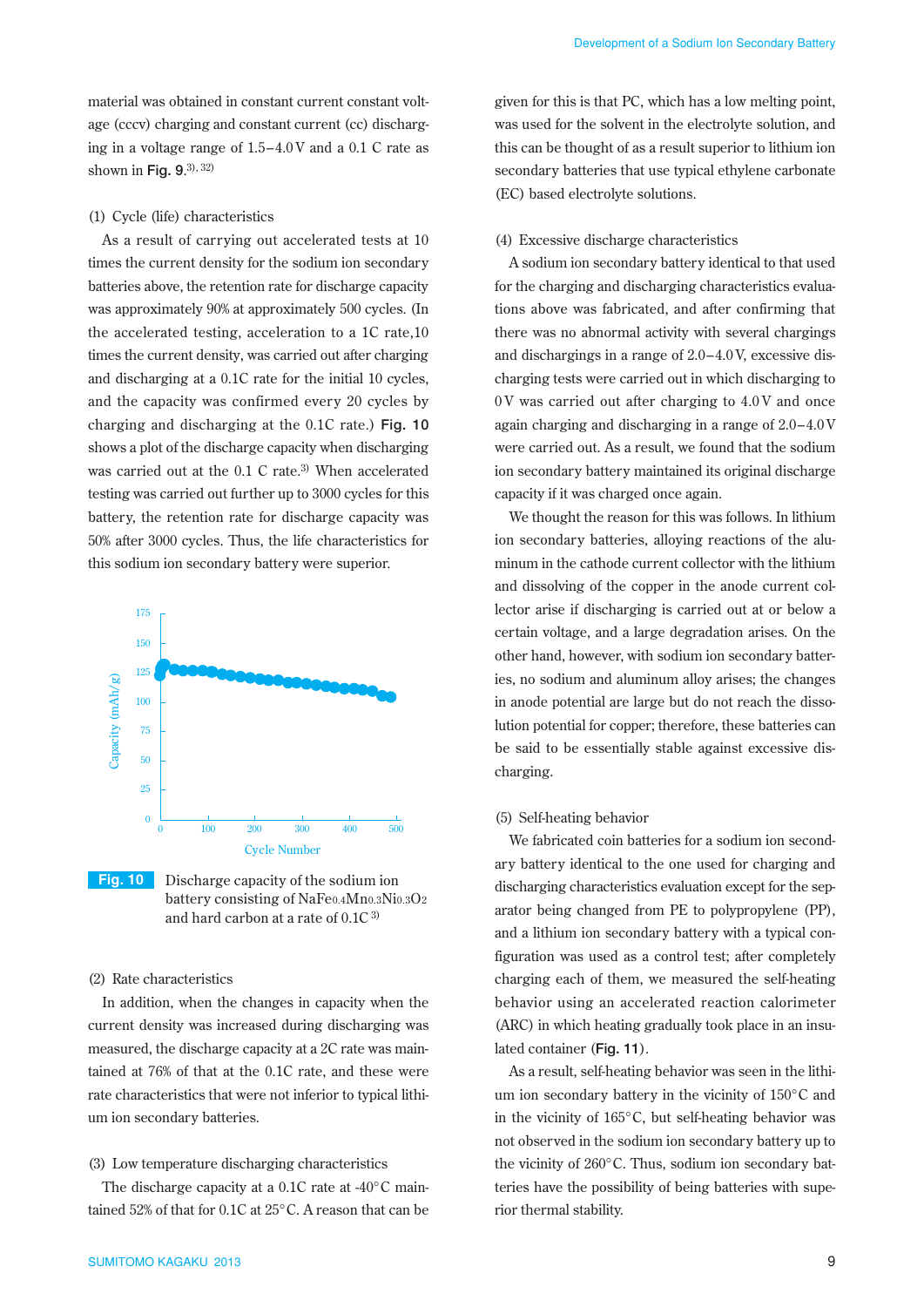

|             | sodium                 | lithium                |
|-------------|------------------------|------------------------|
| cathode     | <b>NFMN</b>            | <b>LNCM</b>            |
| anode       | HC.                    | Graphite               |
| electrolyte | 1M-NaPF <sub>6</sub> / | 1M-LiPF <sub>6</sub> / |
|             | PC.                    | EC:DMC:EMC             |
|             |                        | (16/10/74)             |
| separator   | РP                     | РP                     |

**Fig. 11** Accelerated-reaction-calorimetry (ARC) profile of charged coin cell for sodium and lithium ion secondary battery respectively

## **2. Laminated batteries**

Compared to the constitution of a commercial lithium ion secondary battery, the proportion of the material for the active material and other materials is smaller with respect to the battery container and the electrolyte is excessive with respect to the active material in this coin battery; therefore, we fabricated a larger laminated battery type sodium ion secondary battery to investigate more practical characteristics and evaluated the initial characteristics and safety.

The material configuration was made the same as the coin battery, and the electrode sheets and separator were cut into approximately 5 cm squares. With this group of the cathode, separator and anode as one layer, we fabricated one layer, 10 layer and 20 layer sodium ion secondary batteries (outside dimensions being substantially the same as those for smart phone batteries) and carried out evaluations of the characteristics such as charging and discharging.34)

## (1) Initial characteristics of laminated batteries

In constant current constant voltage charging and constant current discharging in a voltage range of 2.0–4.0 V and current of 0.1C and 25°C, all of these batteries exhibited a discharge capacity of approximately 120 mAh/g normalized by the weight of the cathode



**Fig. 12** Photo of the 20 layered sodium ion secondary battery with 500yen coin for the comparison



sodium ion secondary battery

active material. The capacity of each of the batteries was approximately 30 mAh per layer. A photograph of the 20 layer battery is shown in **Fig. 12** and the charging and discharging curves are shown in **Fig. 13**.

In the initial charging and discharging of all of the batteries, generation of a small amount of gas was seen; therefore, a gas removal operation was carried out after completion of the second cycle. The gas that was generated was 37% CO and 62% CO2. Stable cycle behavior was exhibited after degas treatment (**Fig. 14**).

## (2) Heating tests

Heating tests were carried out as the temperature of the 20 layer battery (600 mAh) in a state of being charged to 4.0 V was raised from room temperature at 5 K/min and maintained at 150°C for one hour. As a result, the voltage began to drop when the temperature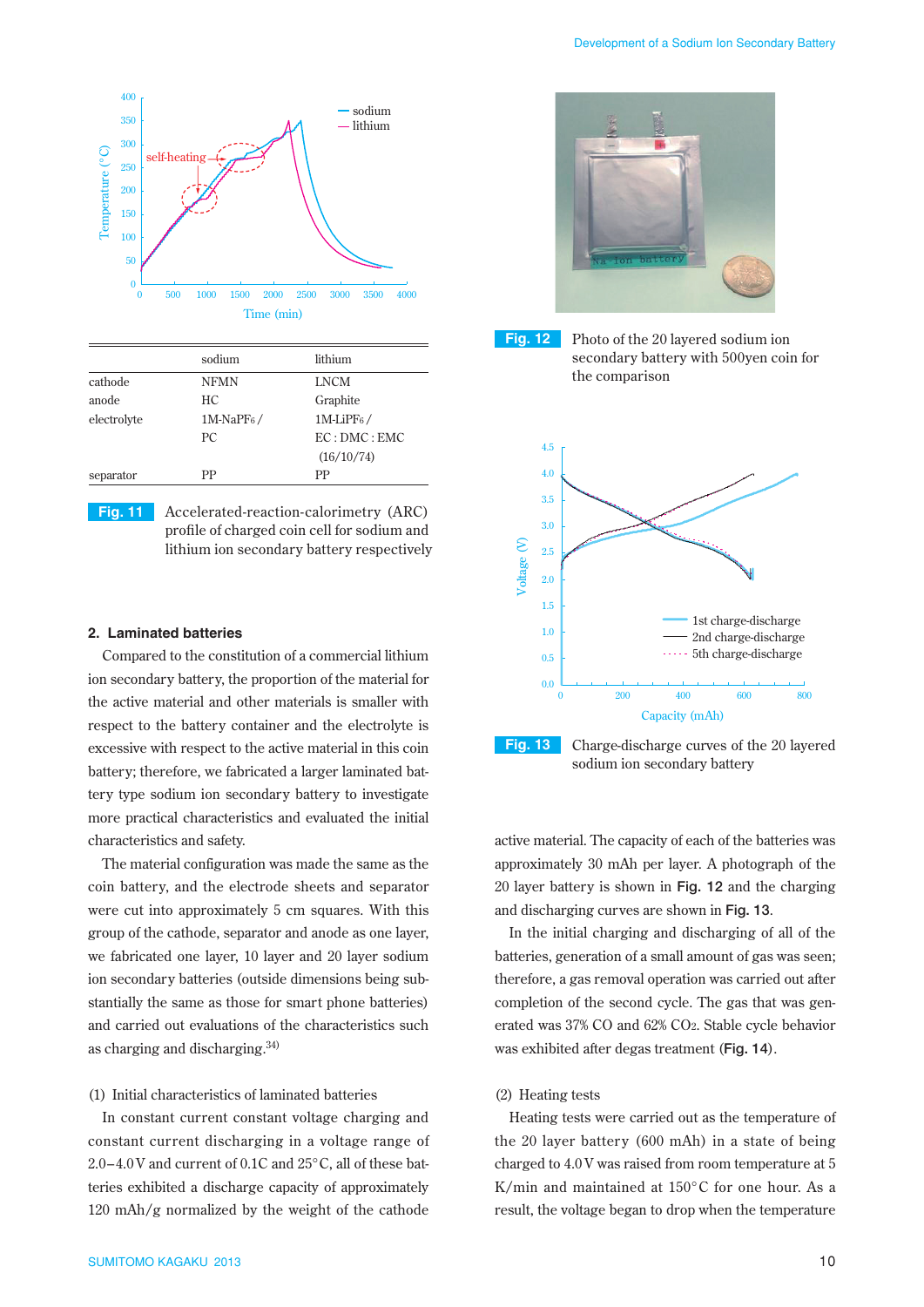

**Fig. 14** Cycle behavior of the 10 layered sodium ion secondary battery



**Fig. 15** Heating test profile of the charged 20 layered sodium ion secondary battery

of the battery surface rose above 75°C, and swelling of the battery was seen starting in the vicinity of 130°C, but it neither burst nor ignited (**Fig. 15**).

## (3) Overcharging tests

Overcharging tests were carried out on the 20 layer battery at 25°C starting from a discharged state at three times the normal current rate. As a result, heat started being generated and the battery was seen to swell starting when the battery voltage exceeded 5 V, but even when the battery was charged in excess of 200% of the capacity and reached 12 V, it neither burst nor ignited (**Fig. 16**).



## **Conclusion**

In this article, we have introduced the initial characteristics of electrode active materials for sodium ion secondary batteries and practical batteries.

When we first started investigations into sodium ion secondary batteries, the situation was one in which we heard voices to the effect of "will sodium work?" even within the industry, but with the discovery of promising anode materials, verification data kept being accumulated by several research groups other than Sumitomo Chemical, and reports of sodium ion secondary batteries at academic conferences and in scientific journals have suddenly increased recently. It may not be possible to overcome all of the various disadvantages of sodium compared with lithium that were introduced at the beginning of this article, but we are discovering characteristics that would only be possible with sodium ion secondary batteries. In addition, we have found that sodium ion secondary batteries "work" in the investigations up to now, but there are still many things that have not been clarified.

Moving forward, we would like to carry out investigations that take into account the market for large power supplies, particularly, actual fabrication of large batteries and carrying out verifications, and we would like to progress with development aimed at early entry into the marketplace while making progress with various basic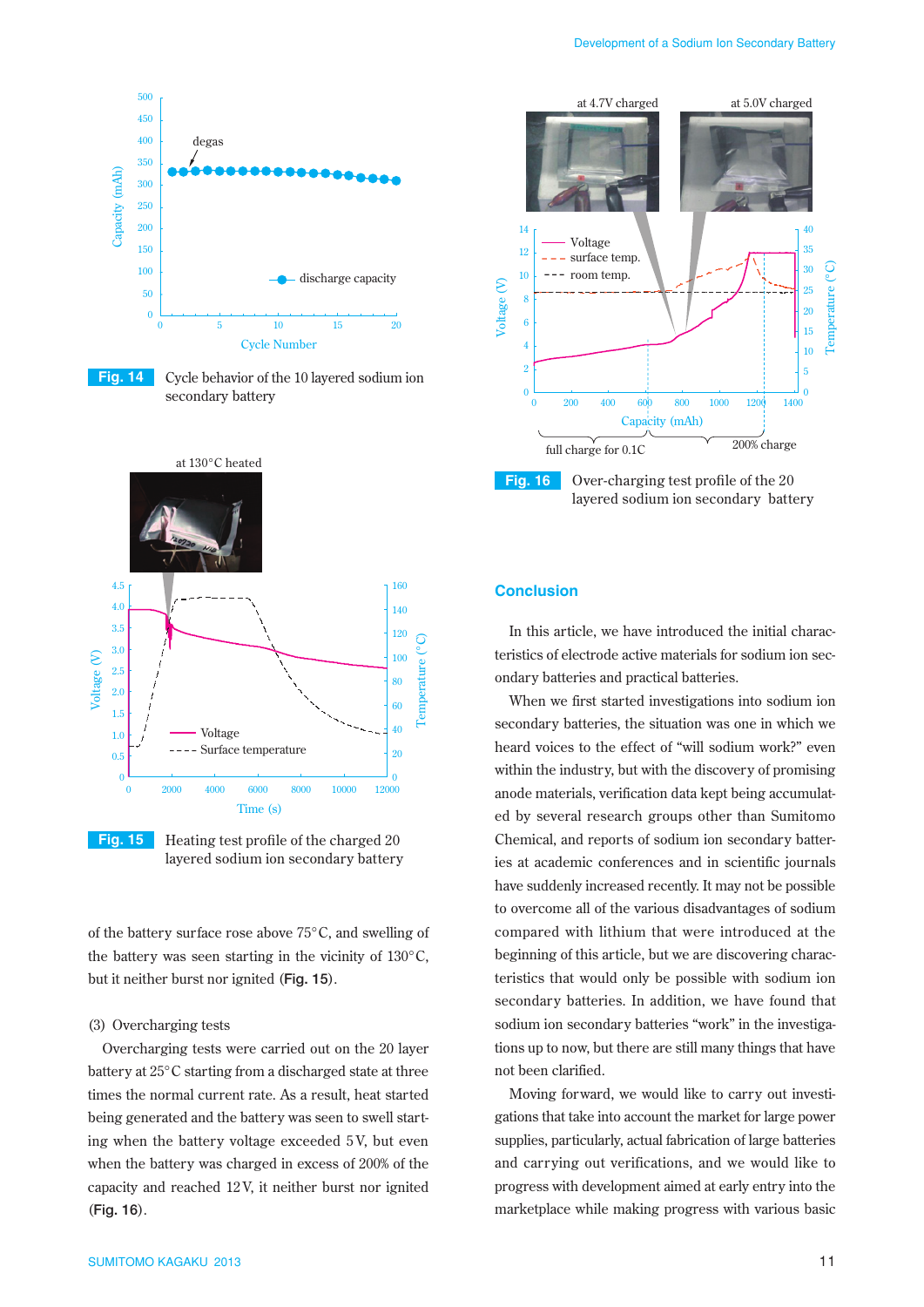evaluations and analyses for the materials and battery reactions in sodium ion secondary batteries.

As an acknowledgement, this article includes results of the study partly supported by "the Development of Eco-Friendly Post Lithium Ion Secondary Batteries", which is a strategic project with cooperation by government, industry and academia sponsored by the Ministry of Education, Sports, Science and Technology.

## **References**

- 1) Y. Kuroda, S. Okada, E. Kobayashi, J. Yamaki, T. Yamamoto, S. Kuze and M. Makidera, The 51st Battery Symposium in Japan, 3G12 (2010).
- 2) S. Komaba, W. Murata, T. Ishikawa, N. Yabuuchi, T. Ozeki, T. Nakayama, A. Ogata, K. Gotoh and K. Fujiwara, *Adv. Funct. Mater*., **21** (20), 3859 (2011).
- 3) S. Okada, K. Chihara, K. Nakane and S. Kuze, "The Latest Technological Trend of Rare Metal- Free Secondary Batteries", T. Sakai Supervisor, CMC Publishing (2013), p.1.
- 4) E. Zhecheva, R. Stoyanova, J. M. Jiménez-Mateos, R. Alcántara, P. Lavela and J. L. Tirado, *Carbon*, **40**, 2301 (2002).
- 5) M. S. Dresselhaus and G. Dresselhaus, *Adv. Phys*., **30** (2), 139 (1981).
- 6) D. A. Stevens and J. R. Dahn, *J. Electrochem. Soc*., **147** (4), 1271 (2000).
- 7) J. Braconnier, C. Delmas, C. Fouassier and P. Hagenmuller, *Mater. Res. Bull*., **15** (12), 1797 (1980).
- 8) Showa Denko K.K., Jpn. Kokai Tokkyo Koho H01- 134854 (1989).
- 9) SANYO Electric Co., Ltd., Jpn. Kokai Tokkyo Koho 2006-244976 (2006).
- 10) S. Komaba, Y. Matsuura, T. Ishikawa, N. Yabuuchi, W. Murata and S. Kuze, *Electrochem. Comm*., **21**, 65 (2012).
- 11) R. Alcántara, P. Lavela, G. F. Ortiz, and J. L. Tirado, *Electrochem. Solid-State Lett*., **8** (4), A222 (2005).
- 12) Sumitomo Chemical Co., Ltd., Jpn. Kokai Tokkyo Koho 2009-135074 (2009).
- 13) S. Matsumoto, S. Kuze and K. Nakane, The 79th meeting of the Electrochemical Society of Japan, 3D29 (2012).
- 14) J. Yamaki, Netsu Sokutei, **30** (1), 3 (2003).
- 15) C. Delmas, J. Braconnier, C. Fouassier and P. Hagenmuller, *Solid State Ionics*, **3-4**, 165 (1981).
- 16) A. Mendiboure, C. Delmas and P. Hagenmuller, *J. Solid State Chemistry*, **57** (3), 323 (1985).
- 17) I. Saadoune, A. Maazaz, M. Ménétrier and C. Delmas, *J. Solid State Chemistry*, **122** (1), 111 (1996).
- 18) S. Okada and J. Yamaki, "Lithium Ion Rechargeable Batteries", K. Ozawa Editor, WILEY-VCH, Weinheim (2009), p.57.
- 19) S. Komaba, C. Takei, T. Nakayama, A. Ogata and N. Yabuuchi, *Electrochemistry Communications*, **12** (3), 355 (2010).
- 20) Sumitomo Chemical Co., Ltd., Jpn. Kokai Tokkyo Koho 2010-018472 (2010).
- 21) J. Barker, M. Saidi and J. Swoyer, *Electrochemical and Solid-State Letters*, **6** (1) A1 (2003).
- 22) N. Recham, J. Chotard, L. Dupont, K. Djellab, M. Armand and J. Tarascon, *J. Electrochem. Soc*, **156**, A993, (2009).
- 23) Y. Kawabe, N. Yabuuchi, M. Kajiyama, N. Fukuhara, T. Inamasu, R. Okuyama, I. Nakai and S. Komaba, *Electrochem. Commun*. **13**, 1225, (2011).
- 24) K. Trad, D. Carlier, L. Croguennec, A. Wattiaux, B. Lajmi, M. Amara and C. Delmas, *J. Phys. Chem. C*, **114**, 10034, (2010).
- 25) K. Chihara, K. Nakamoto, I. Gocheva, S. Okada, and J. Yamaki, The 52nd Battery Symposium in Japan, 4E16 (2011).
- 26) G. H. Newman and L. P. Klemann, *J. Electrochem. Soc*., **127**, 2097 (1980).
- 27) K. M. Abraham, *Solid State Ionics*, **7**, 199 (1982).
- 28) S. Chyujyo, A. Kitajyo, E. Kobayashi, K. Chihara, S. Okada and J. Yamaki, The 79th meeting of the Electrochemical Society of Japan, 3D27 (2012).
- 29) H. Minowa, Y. Yui, Y. Ono, M. Hayashi, K. Hayashi and R. Kobayashi, The 53rd Battery Symposium in Japan, 2E09 (2012).
- 30) Y. Takahashi, T. Kiyabu, S. Okada, J. Yamaki and K. Nakane, The 45th Battery Symposium in Japan, 3B23 (2004).
- 31) Sumitomo Chemical Co., Ltd., Jpn. Kokai Tokkyo Koho 2009-209038 (2009).
- 32) S. Kuze, S. Matsumoto and K. Nakane, The 79th meeting of the Electrochemical Society of Japan, 3D33 (2012).
- 33) Sumitomo Chemical Co., Ltd., Jpn. Kokai Tokkyo Koho 2009-244320 (2009).
- 34) S. Kuze, S. Matsumoto and T. Yamaguchi, The 53rd Battery Symposium in Japan, 2E03 (2012).